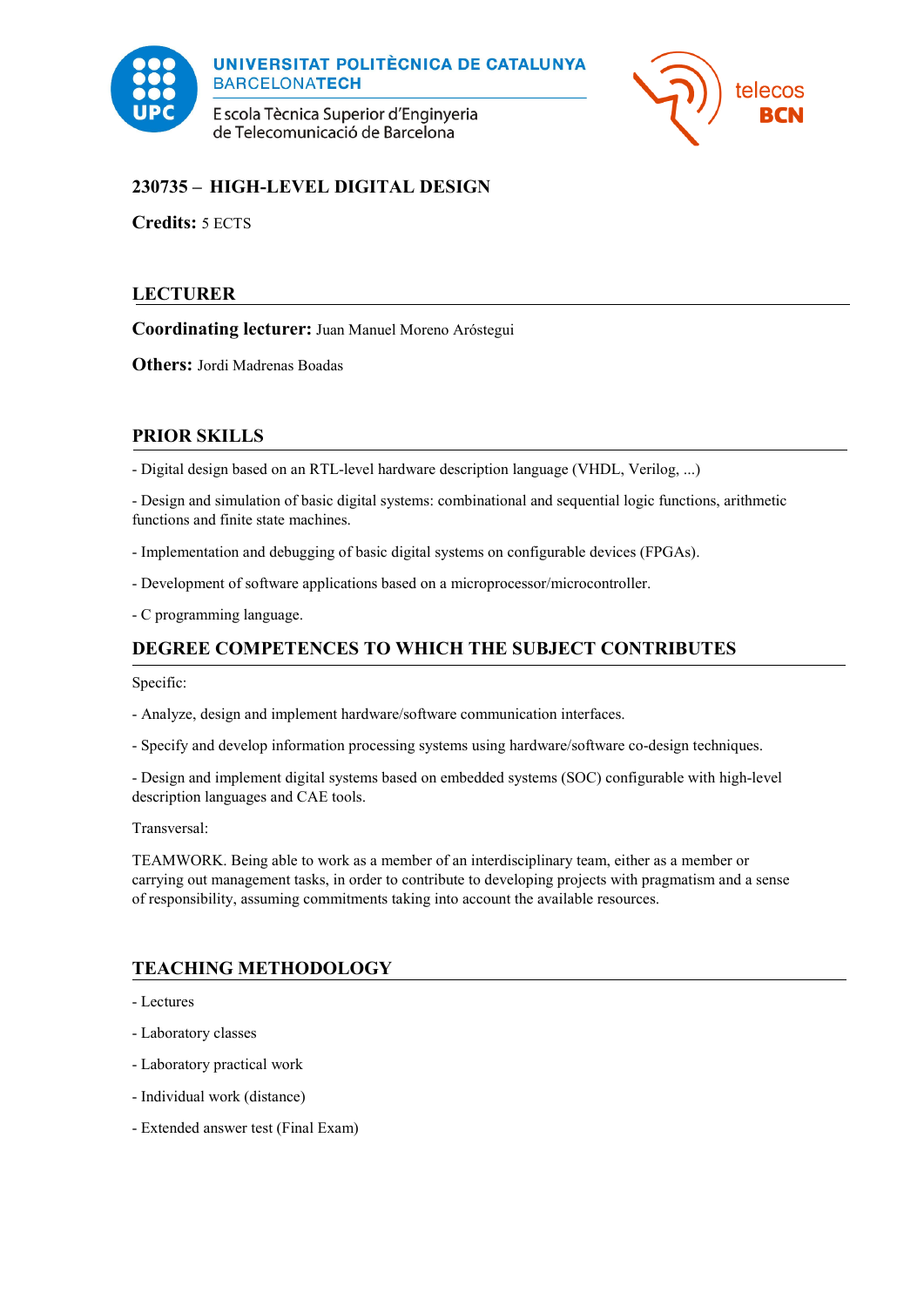



# **LEARNING OBJECTIVES OF THE SUBJECT**

Learning results of the subject:

- Understand the implications of hardware/software co-design and the use of configurable integrated systems (SOC).

- Design and implement communication interfaces between programmable subsystems (microprocessor/microcontroller) and configurable subsystems (FPGAs).

- Understand the high-level design principles of digital systems based on programmable and configurable components.

- Design and implement, using high-level design languages and techniques, digital communication and information processing systems.

# **STUDY LOAD**

Hours large group: 26

Hours small group: 13

Hours self study: 86

## **CONTENTS**

#### **1. Introduction**

- **1.1.** Principles of hardware/software codesign
- **1.2.** High-level synthesis methodology
- **1.3.** Design optimization principles
- **1.4.** High-level hardware description languages
- **1.5.** Architectures of configurable integrated systems

**Full-or-part-time:** 4 h. **Theory classes:** 2 h. **Self study:** 2 h.

#### **2. High-level hardware description languages**

- **2.1.** SystemC hardware description language
	- **2.1.1.** Functional modeling
	- **2.1.2.** Interfaces and channels design
	- **2.1.3.** Transaction-level modeling
	- **2.1.4.** Verification and debugging
- **2.2.** SystemVerilog hardware description language
	- **2.2.1.** Data types
	- **2.2.2.** Procedural blocks, tasks and functions
	- **2.2.3.** Interfaces
	- **2.2.4.** System verification primitives
	- **2.2.5.** Object-oriented programming
	- **2.2.6.** Threads and inter-process communication

**Full-or-part-time:** 15 h.

**Theory classes:** 6 h. **Self study:** 9h.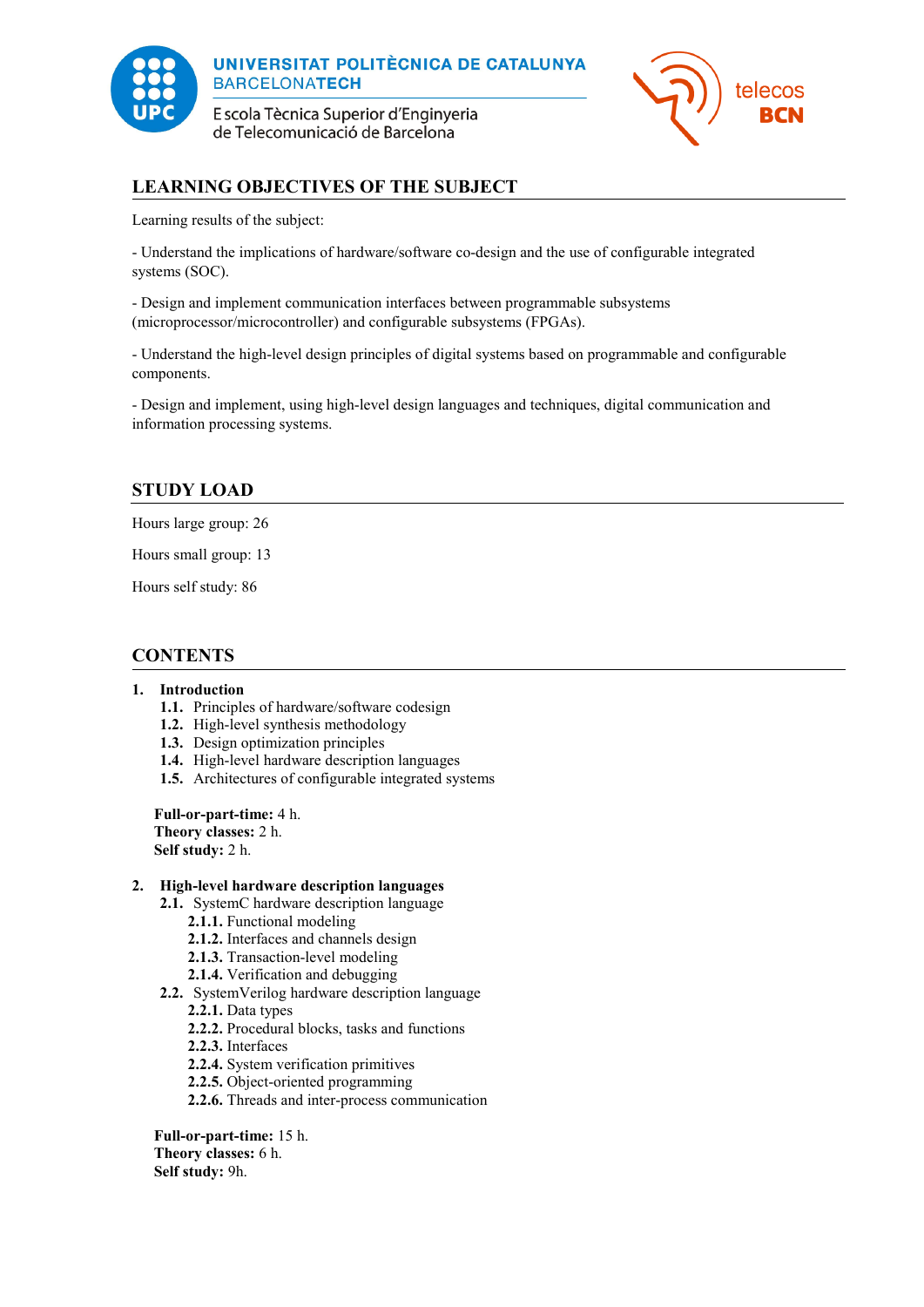



### **3. High-level digital synthesis**

- **3.1.** Bit accurate data types
- **3.2.** Data flow graph analysis
- **3.3.** Resource allocation
- **3.4.** Scheduling
- **3.5.** Loop unrolling

**Full-or-part-time:** 12 h. **Theory classes:** 6 h. **Self study:** 9h.

### **4. Hardware/software interfaces**

- **4.1.** Principles of hardware/software communication
- **4.2.** On-chip buses
- **4.3.** Microprocessor interfaces
- **4.4.** Hardware interfaces

**Full-or-part-time:** 22 h. **Theory classes:** 2h. **Self study:** 20 h.

### **5. Design of custom processing subsystems**

- **5.1.** Video subsystems
- **5.2.** Vector and matrix multiplication
- **5.3.** Sorting algorithms

**Full-or-part-time:** 22 h. **Theory classes:** 2h. **Self study:** 20 h.

#### **Laboratory:**

- Configuration of a 32-bit microprocessor IP on an FPGA
- Design of custom communication and information processing subsystems
- Co-simulation and system integration

**Full-or-part-time:** 39 h. **Laboratory classes:** 13 h. **Self study:** 26 h.

## **GRADING SYSTEM**

- Final exam: 40 %
- Collective works: 20 %

- Laboratory sessions: 40 %

## **BIBLIOGRAPHY**

#### **Basic:**

- Patrick R. Scaumont, "A Practical introduction to Hardware/software Codesign", 2<sup>nd</sup>. Edition, Springer, 2013.

- Michael Fingeroff, "High-Lvel Synthesis Blue Book", Xlibris US, 2010.